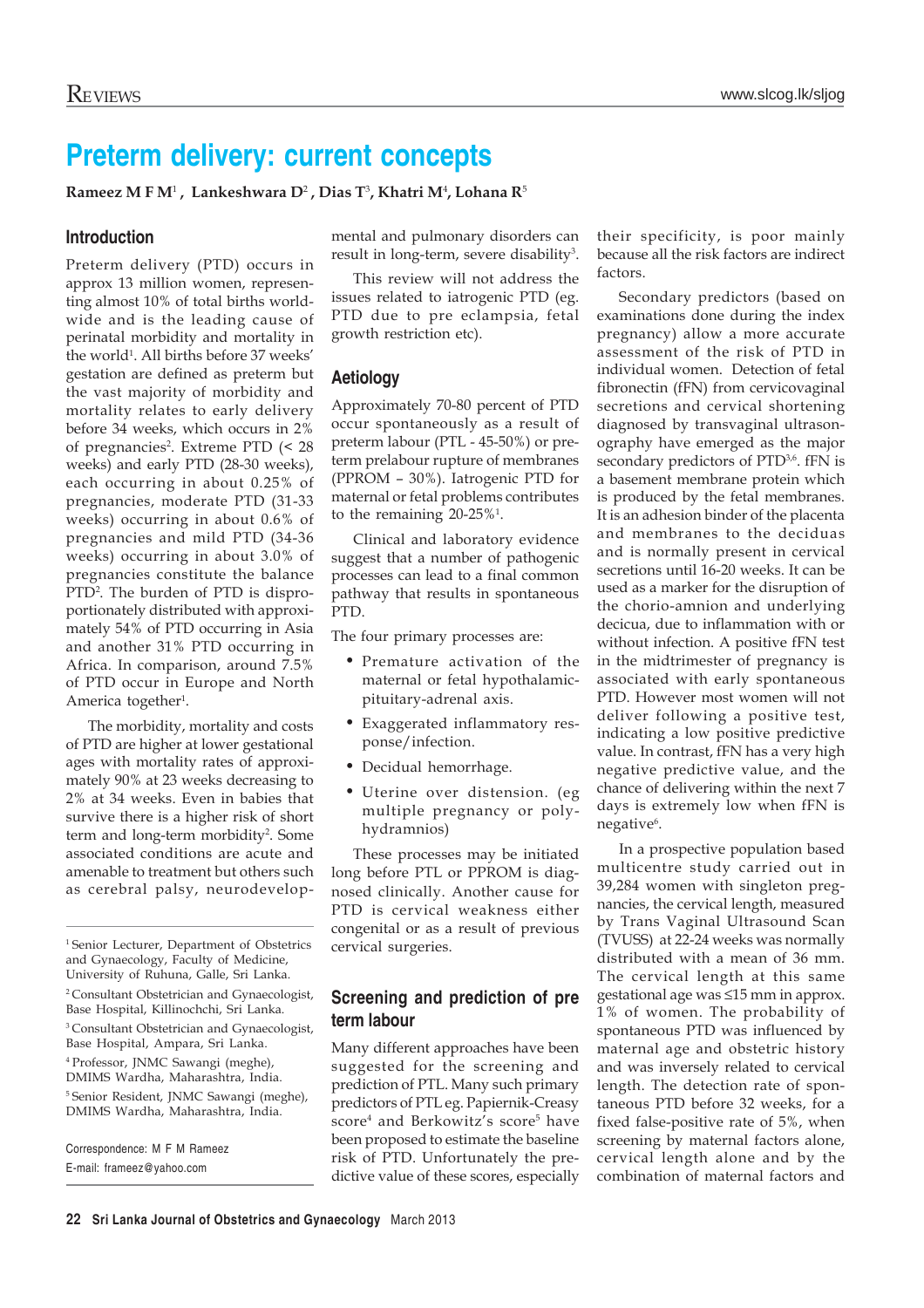cervical length was 29%, 48% and 57%, respectively. The respective values for a fixed false-positive rate of 10% were 38%, 55% and 69% respectively<sup>7</sup>.

Both markers (cervical length and fFN) have been extensively studied and have been consistently shown to be strong, short term predictors of preterm birth across a wide range of gestational ages.

There are other secondary predictors of PTL which have been found to be useful. One such marker is salivary estriol. The presence of salivary estriol is associated with late PTD8 . This is in contrast, to a positive fFN test in the midtrimester of pregnancy which is associated with early PTD. As both tests have low test sensitivity and positive predictive value they are currently used clinically for their negative predictive values<sup>9</sup>. Another marker with high negative predictive value as fFN is the non detection of phosphorylated insulin-like growth factor binding protein-1 in cervical secretions<sup>9</sup>.

The association between bacterial vaginosis (BV) and PTD has been the subject of a large number of casecontrol and prospective cohort studies. A recent meta-analysis of 18 studies involving 20,232 women showed that BV doubles the risk of PTD at less than 37 weeks of gestation (odds ratio 2.19; 95% CI 1.54-3.12). A subgroup analysis of the included studies suggested that the risk of PTD birth is further increased by 5-times when the diagnosis of BV is made early in pregnancy  $($ <16 weeks)<sup>10</sup>. Antibiotic treatment can eradicate BV in pregnancy but the effectiveness of treatment of BV in pregnancy in reducing PTD is not clear.

As all the above mentioned secondary predictors have high negative predictive values and low positive predictive values, many other biochemical markers are being studied. This is with the aim of developing a prediction model to identify those at greatest risk of having PTD among women who have PTL. These biochemical markers are: increased level of nitric oxide metabolites and corticotrophin releasing hormone in serum, increased lactoferrin concentration in cervical secretion, increased tumor necrosis factor-alpha, serum Interleukin-6 and high matrix metalloproteinase-8 concentration in amniotic fluid, and the presence of Ureaplasma urealyticum in amniotic fluid<sup>11,12,13</sup>. As the sensitivity and positive predictive value of a single marker in predicting PTD is only moderate, serial examination of markers, combination of different markers and multiple markers have all been studied and have shown limited results. However a recent cohort study using a combination of maternal serum proteins and cervical length as a prediction model for PTD in women with threatened PTL has shown promising results<sup>14</sup>.

The Cervical Resistance Index (CRI) is a diagnostic test described to detect cervical weakness. However, there is insufficient evidence to recommend the use of prepregnancy diagnostic techniques such as CRI, hysterography or insertion of cervical dilators aimed at diagnosing 'cervical weakness' in women with a history of PTD and/or second-trimester miscarriage, to assist in the decision to carry out a history-indicated cervical cerclage.

The value of women using home uterine monitoring in the early detection and management of PTL and the implications of this techniques for organization of delivery of care are unclear<sup>15</sup>.

## **Prevention of preterm labour**

The effectiveness of different interventions to prevent PTL varies among different categories of women. Three main categories have been identified to assist the conduct of meaningful clinical trials, and also help the clinician to choose the most appropriate method of preventing PTL. These categories are: i) low risk women without a previous history of PTL but having an ultrasonically detected short cervix at 22-24 weeks gestation ii) high risk women with a previous history of PTL iii) women with multiple pregnancies.

Another special category of women are those who have an uterine abnormality or have had previous cervical surgery. This latter category will not be discussed in this review.

### **Low risk women without a previous history of preterm labour but having an ultrasonically detected short cervix at 22-24 weeks gestation**

In women with a short cervix of ≤15 mm diagnosed by routine TVUSS at 22-24 weeks gestation, two strategies can be attempted to reduce the risk of PTD. The first is administration of progesterone. Progesterone can be administered orally, vaginally and intramuscularly. Oral micronized progesterone has been found to be effective in reducing preterm birth in several studies<sup>16,17</sup>. Vaginal administration of progesterone 200 mg per night from 24 to 34 weeks can reduce the rate of spontaneous PTD before 34 weeks by about 45%18 and is associated with a reduction of composite perinatal morbidity and mortality19-21. This method is increasingly favoured because natural formulation of progesterone is administered vaginally and it can lead higher endometrial concentrations compared to oral or intramuscular administration. However several unanswered questions still remains regarding the formulation, optimal dose, route and frequency of administration of progestins for prevention of PTL. Currently 250mg of the synthetic progestagen 17-alpha-hydroxy-progesterone caproate (17-OHP-C ) is the only US Food and Drugs Administration approved formulation of progestin for prevention of preterm birth, although there is significant controversy surrounding its cost<sup>22,23</sup>. Additionally, there is some concern that injections of 17-OHP-C may increase the risk of fetal death<sup>24</sup>.

The second strategy is performing a cervical cerclage in singleton pregnancies with a short cervix and no previous history of PTD. However this reduces the risk of spontaneous PTD before 34 weeks by only 15%<sup>25</sup>. Therefore, vaginal progesterone is the method of choice and cervical cerclage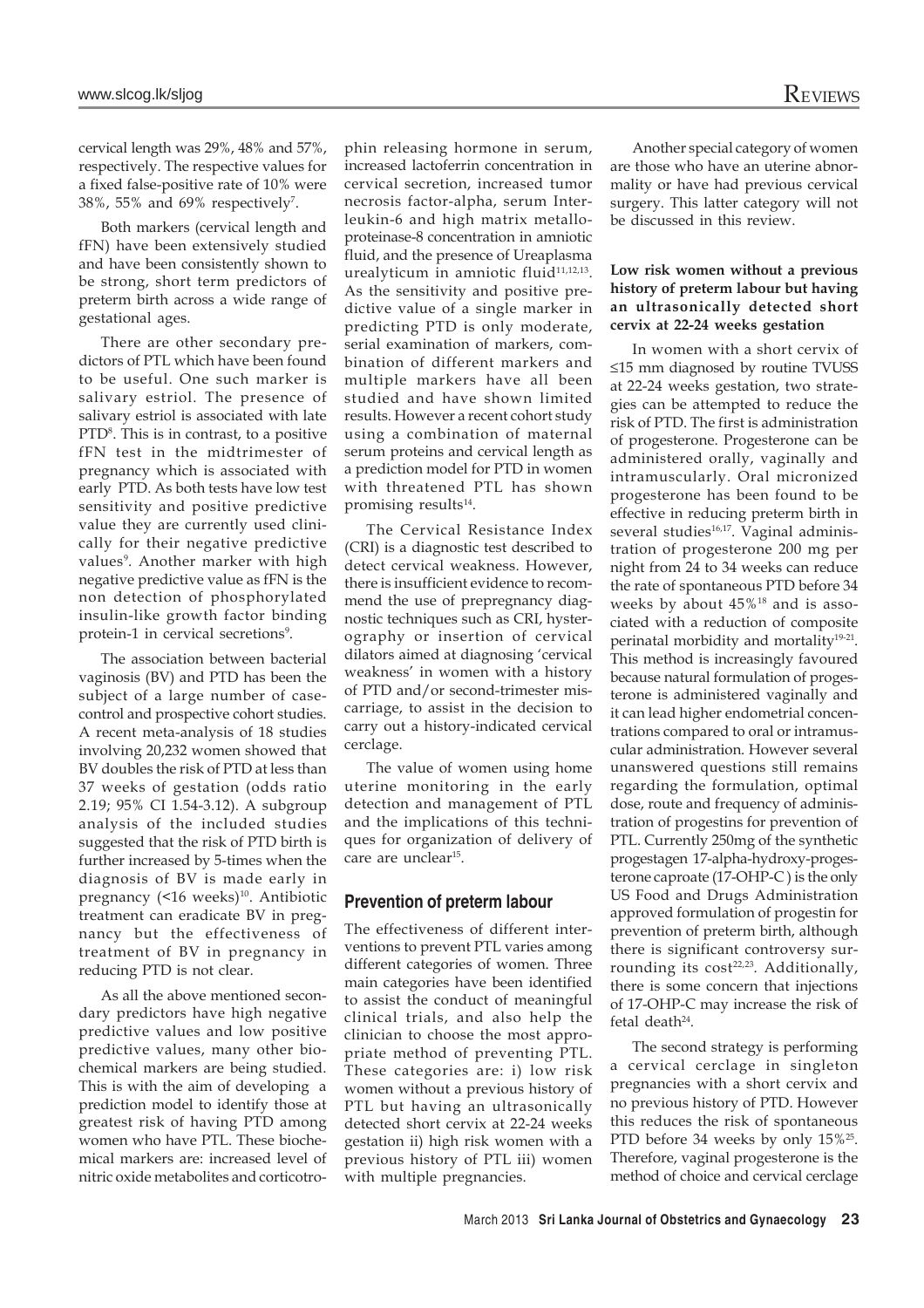is not routinely recommended in this category of women. Although universal screening of cervical length in women without a PTD is not mandatory<sup>19,21</sup>, this screening strategy may be considered if facilities are available. The cost effectiveness of universal screening in low risk women and treating the mothers with progesterone when the cervix is short is currently being studied<sup>26</sup>.

The insertion of an ultrasoundindicated cerclarge is not recommended in women without a history of spontaneous PTD or secondtrimester loss who have an incidentally identified short cervix of 25 mm or  $less<sup>25</sup>$ .

 The use of a cervical pessary could prevent PTD in a population of appropriately selected at-risk women previously detected to have a short cervix at the mid trimester scan<sup>27</sup>.

## **Prevention of preterm labour in high risk women with a previous history of preterm labour**

Resting in bed in a hospital or at home was previously recommended for the prevention of PTD but there is no scientific evidence to support this practice28. Betamimetics given prophylactically do not prevent PTD<sup>29</sup>. There is also no evidence to suggest that life style interventions, such as decrease in manual labor, increased visits to antenatal clinics, psychological support, or diet supplementation with iron, folate, calcium, zinc magnesium, vitamins, or fish oil reduce the risk of PTD30.

A history-indicated cerclage should be routinely offered only to women with three or more previous PTD and/or second-trimester losses<sup>31,32</sup>. Cervical cerclage reduces the risk of delivery before 34 weeks by about 25% in these groups. There are two options in the management of patients with previous PTD. Firstly, elective cerclage in all women soon after the 11-13 weeks scan demonstrates no major fetal abnormality. Secondly, measurement of cervical length every two weeks and placement of a suture only

if cervical length becomes <25 mm. The overall rate of PTD is similar with the two approaches but the second approach is preferable because it reduces the need for cerclage by about 50%31. Progesterone given from 20 to 34 weeks reduces the risk of PTD before 34 weeks by about 25%. Natural progesterone vaginally is preferable because of lack of undesirable side effects, such as sleepiness, fatigue and headaches.

## **Multiple pregnancy**

Progesterone treatment does not reduce the incidence of PTD in women with twin or triplet gestations and, therefore, is not recommended as an intervention to prevent PTD in women with multiple gestations<sup>21,33-,35</sup>.

A meta-analysis of trials on twin pregnancies with a short cervix (<25 mm) has also shown that cervical cerclage could increase the risk of PTD and that prophylactic administration of progesterone does not reduce the risk of PTD35.

The insertion of a history- or ultrasound-indicated cerclage in women with multiple pregnancies is also not recommended, as there is some evidence to suggest it may in fact be detrimental. It has been associated with an increase in PTD and pregnancy  $loss^{25}$ .

## **Management of pre term labour**

A careful history and speculum examination to diagnose PTL should not be overlooked as the diagnosis remains clinical in most instances. Digital vaginal examination should be avoided, especially if there is any suggestion of ruptured membranes as this increases the risk of ascending infections. The diagnosis should be based on regular uterine contractions occurring with a frequency of at least one every 10 minutes and either ruptured membranes or evidence of progressive cervical change on repeat vaginal examinations.

A urine full report, urine for culture and antibiotic sensitivity, high vaginal and endocervical swab for culture

(including Chlamydia) and antibiotic sensitivity should be carried out. An ultrasound examination should be carried out to check the presentation, estimated fetal weight and liquor volume, and umbilical artery Doppler studies.

If  $\geq$  34 weeks gestation and a neonatal intensive care (NICU) cot is available, labour should be allowed to progress with continuous fetal heart rate monitoring. If <34 weeks gestation and a NICU cot is not available, an *in utero* transfer to a centre with NICU facilities should be considered. If >34 weeks gestation and no NICU facilities are available the decision to manage the woman or transfer to another hospital would depend on the neonatologist and the consensus opinion of the woman and her partner.

### **Corticosteroid therapy**

If the gestation is between 24 and 35 weeks a single course of antenatal corticosteroids should be given<sup>36</sup>. Antenatal corticosteroids are most effective in reducing Respiratory Distress Syndrome (RDS) in neonates being delivered 24 hours after and up to 7 days after completion of corticosteroid therapy. Antenatal corticosteroids use reduces neonatal death within the first 24 hours and therefore should still be given even if delivery is expected within this time period<sup>37</sup>. In low resource settings, Dexamethasone 6 mg given intramuscularly, 12 hrly for four doses is preferable to the more expensive Betamethasone 12 mg given intramuscularly daily for two days, as both regimens are equally effective<sup>38-40</sup>. Antenatal corticosteroids are effective not only in reducing RDS but also in reducing other complications of prematurity such as intraventricular haemorrhage<sup>37</sup>.

### **Tocolytic therapy**

Tocolytic therapy of an acute episode of idiopathic PTL often abolishes contractions temporarily, but does not remove the underlying stimulus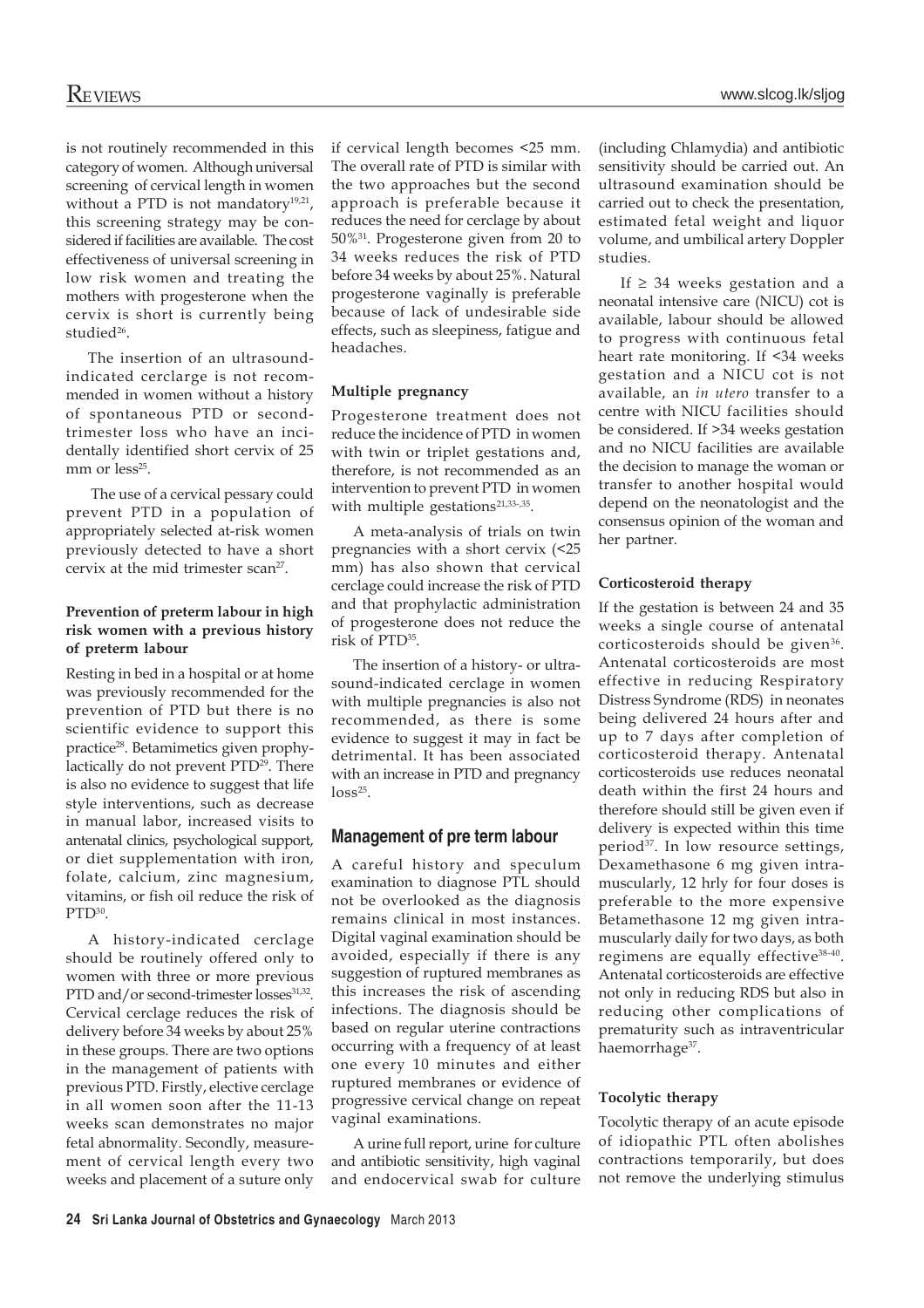that initiated the process of parturition or reverse parturitional changes in the uterus. Further, there is no clear evidence that the use of a tocolytic drug is associated with a reduction in perinatal or neonatal mortality, or neonatal morbidity. However, tocolysis should be considered if the few days

gained could be put to good use, such as completing a course of corticosteroids or affecting an in utero transfer. There is insufficient evidence for any firm conclusions to be made about whether or not tocolysis leads to any benefit in preterm labour in multiple pregnancy.

Nifedipine and atosiban have comparable effectiveness in delaying delivery for up to seven days $41,42$ . Compared with beta-agonists, nifedipine is associated with improvement in neonatal outcome, although there are no long-term data available<sup>41</sup>. Beta-agonists have a high frequency of adverse effects compared to nifedipine, atosiban and the cyclooxygenase inhibitors<sup>43,44</sup>. Using multiple tocolytic drugs appears to be associated with a higher risk of adverse effects and therefore should be avoided<sup>45</sup>.

The dosage of nifedepine used in clinical trials varied from 30 mg/day to 160 mg/day until uterine contractions stopped<sup>41</sup>. The largest trial used nifedepine 10 mg sublingually, repeated if necessary per orally 10mg every 15 minutes up to 40 mg in the first hour. The maintenance dose was 60-160 mg/ day up to 34 weeks<sup>46</sup>. The suggested dose of nifedipine by the Royal College of Obstetricians and Gynaecologists is an initial oral dose of 20 mg followed by 10-20 mg three to four times daily, adjusted according to uterine activity for up to 48 hours<sup>47</sup>. A total dose above 60 mg appears to be associated with a three- to four-fold increase in adverse events<sup>48</sup>. A suggested dose of atosiban of an initial bolus dose of 6.75 mg over 1 minute, followed by an infusion of 18 mg/ hour for 3 hours, then 6 mg/hour for up to 45 hours (upto a maximum of 330 mg $)^{47}$ .

Another useful tocolytic agent is Glyceryl Trinitrate (GTN) - a nitric oxide donor. Nitric oxide is a potent muscle relaxant and therefore is a good tocolytic agent. In the uterine cervix however it has a completely different action and causes cervical ripening49,50. A patch of GTN 10 mg is applied to the skin and if contractions have not diminished after one hour, a second GTN patch may be applied. Therapy with daily patches is continued. Transdermal GTN has minimal effects on maternal pulse, blood pressure and fetal heart rate<sup>51</sup>.

Magnesium sulphate (MgSO4 ) given as 4 gm bolus dose followed by an iv infusion of 1gm/hour is a safe drug, and is currently used as a tocolytic agent in America<sup>52</sup>. However, women receiving MgSO4 should be closely monitored during treatment. The additional neuroprotection of the pre term neonates when antenatal MgSO4 therapy is given to women at risk of PTD is now well established<sup>53</sup>. Approximately 45% of all cases of cerebral palsy are associated with preterm birth. The rate of cerebral palsy amongst neonatal survivors born at less than 28 weeks gestation is up to 30 times higher compared with infants born at term<sup>54</sup>. MgSO4 might be neuroprotective due to its effects on cellular metabolism, cell death or injury or blood flow to the brain. The first case control study was published fifteen years ago and the evidence has been growing ever since<sup>55</sup>. A meta analysis of five trials with 6145 infants has shown that antenatal MgSO4 given to women at risk of PTD substantially reduces the risk of cerebral palsy in their newborn (Relative Risk 0.68, 95% Confidence Interval  $0.54$  to  $0.87$ <sup>56</sup>.

#### **Antibiotic therapy**

Although the role of inflammation in the pathophysiology of spontaneous PTL is well documented there is no evidence that the routine use of antibiotics in the management of PTL reduces PTD<sup>57</sup> A meta-analysis of the 11 trials including 7428 women showed a reduction in maternal

infection with the use of prophylactic antibiotics (relative risk 0.74, 95% confidence interval 0.64 to 0.87) but failed to demonstrate a benefit or harm for any of the prespecified neonatal outcomes viz. respiratory distress syndrome and necrotizing enterocolitis<sup>58</sup>. Furthermore women with spontaneous PTL with intact membranes and no evidence of overt infection should not be routinely prescribed antibiotics because there is a possible increased risk of functional impairment and cerebral palsy in their babies<sup>59</sup>.

Erythromycin has been recommended for 10 days following the diagnosis of PPROM<sup>60,61</sup>. The use of antibiotics following PPROM is associated with a significant reduction in chorioamnionitis, the numbers of babies born between 48 hours and 7 days, neonatal infections and the number of babies with an abnormal cerebral ultrasound scan prior to discharge from hospital<sup>62</sup>.

If group B streptococcus (GBS) is isolated in a woman with PPROM, antibiotics should be given in line with the recommendation for routine intrapartum prophylaxis. Benzylpenicillin 3 g intravenous should be given as soon as possible after the onset of labour and 1.5 g 4-hourly until delivery. Clindamycin 900 mg should be given intravenously 8 hourly to those allergic to benzylpenicillin<sup>63</sup>.

The American College of Obstetricians and Gynaecologists recommends a 48 hour course of intravenous ampicillin 2 g dose every 6 hours and intravenous erythromycin 250 mg dose every 6 hours followed by 5 days of oral amoxicillin 250 mg dose every 8 hours and enteric coated erythromycin (erythromycin base 333 mg dose) every 8 hours during expectant management of PPROM, to prolong pregnancy and to reduce infections and gestational-age-dependent neonatal morbidity. The use of the combination of ampicillin-clavulinic acid is not recommended because of its association with an increased rate of neonatal necrotizing enterocolitis<sup>60-62,64</sup>.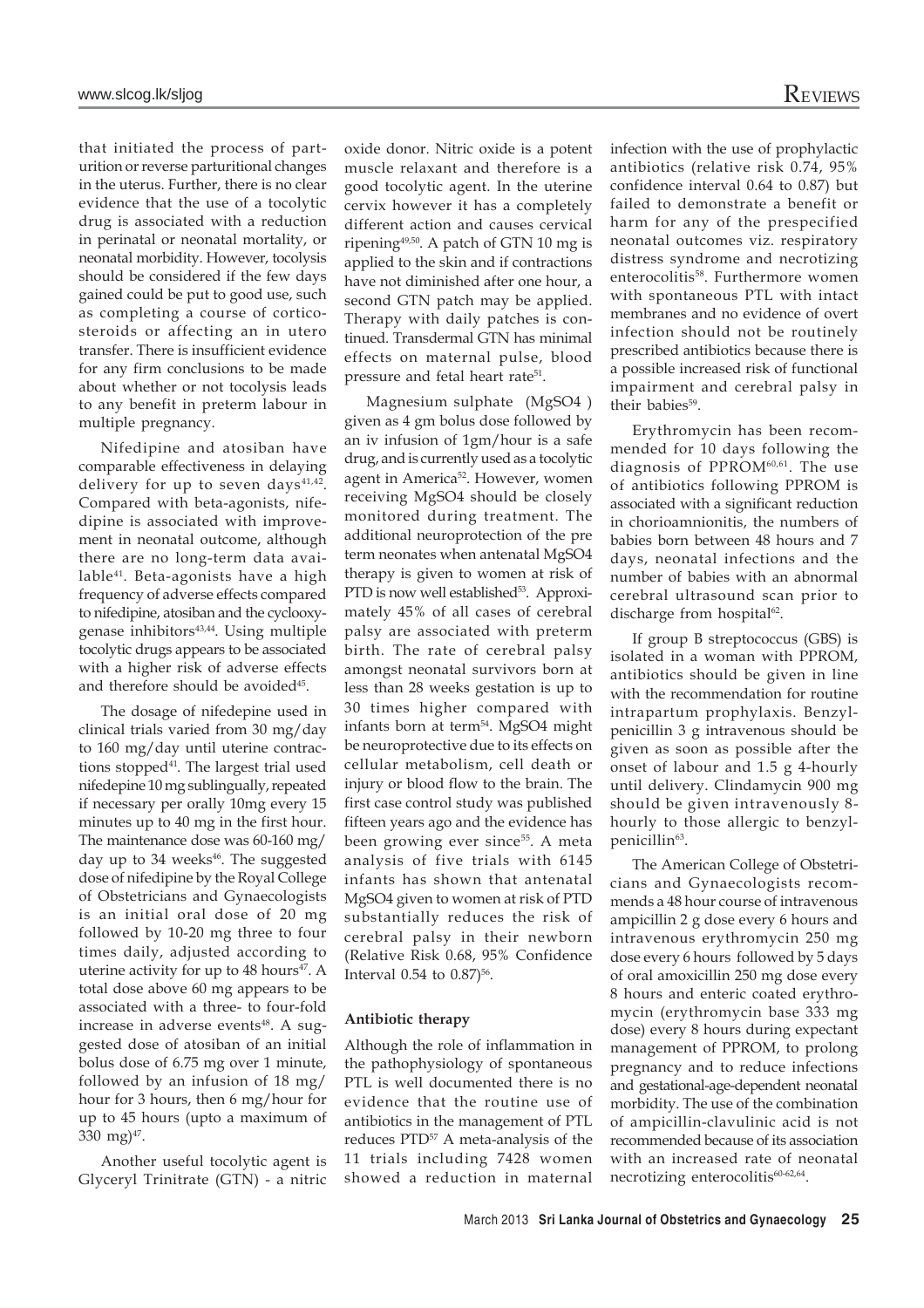# **Conclusions**

PTD still remains the leading cause for neonatal morbidity and mortality. Prediction and prevention of PTD remains a challenge for obstetricians as most of the PTDs occur in women with low risk. Ultrasound assessment of cervical length and vaginal progesterone treatment have revolutionized prediction and prevention of PTL. The role of cervical cerclarge has decreased. The diagnosis of PTL remains mainly clinical and the investigations would assist in the management. In PTL of <34 weeks gestation, tocolytics should be considered to delay the delivery by approx 48 hours and allow the administration of corticosteroids or to arrange an *in utero* transfer. Currently nifedepine and atosiban are recommended for this purpose. However, MgSO4 is gaining prominence as a tocolytic in PTL especially because of its neuroprotective effects on preterm neonates. The narrow therapeutic margins of MgSO4 needs close monitoring for possible toxicity. Administration of antibiotics is indicated only in PPROM and in GBS positive women. With the recent advances in the understanding of the aetiology and mechanism of PTL, and the development of newer techniques in prediction, prevention and management of PTL, a universal consensus guideline on this subject<br>should be developed. should be developed.

### **REFERENCES**

**1.** Beck S , Wojdyla D, Say L, Betran AP, Merialdi M, Requejo JH, Rubens C, Menon R, Look PFV. The worldwide incidence of preterm birth: a systematic review of maternal mortality and morbidity. Bulletin 31, World Health Organisation 2010; 88: 31-8.

**2.** Nicolaides K. Some thoughts on the true value of ultrasound. Ultrasound in Obstetrics and Gynecology 2007; 30: 671-4.

**3.** Wood NS, Marlow N, Costeloe K, Gibson AT, Wilkinson AR. Neurologic and developmental disability after extremely preterm birth. EPICure Study Group. New England Journal of Medicine 2000; 343: 378-84.

**4.** Arias F, Daftary FN, Bhide AG, Practical Guide To High Risk Pregnancy and Delivery. Third Edition, New Delhi, Elseiver 2008, p217-239.

**5.** Davey MA, Watson L, Rayner JA, Rowlands S, Risk scoring systems for predicting preterm birth with the aim of reducing associated adverse outcomes. Cochrane Database of Systematic Reviews 2011, Issue 11. Art.No.: CD 00 49 02. D01: 10.1002/14651858.CD004902.pub4.

**6.** Wax JR, Cartin A, Pinette MG. Biophysical and biochemical screening for the risk of preterm labor. Clinical Laboratory Medicine 2010; 30(3): 693-707.

**7.** To MS, Skentou CA, Royston P, Yu CK, Nicolaides KH. Prediction of patient-specific risk of early preterm delivery using maternal history and sonographic measurement of cervical length: a population-based prospective study. Ultrasound in Obstetrics and Gynecology 2006 Apr; 27(4): 362-7.

**8.** Ramsey PS, Andrews WW. Biochemical predictors of preterm labor: fetal fibronectin and salivary estriol. Clinical Perinatology 2003; 30(4): 701-33.

**9.** Ting HS, Chin PS, Yeo GS, Kwek K. Comparison of bedside test kits for prediction of term delivery: phosphorylated insulin-like growth factor binding protein-1 (pIGFBP-1) test and fetal fibronectin test. Annals Academy of Medicine Singapore. 2007 ; 36(6): 399-402.

**10.** Leitich H, Bodner-Adler B, Brunbauer M, Kaider A, Egarter C, Husslein P. Bacterial vaginosis as a risk factor for preterm delivery: a metanalysis. American Journal of Obstetrics and Gynecology 2003;189: 139-47.

**11.** Giannella L, Beraldi R, Giulini S, Cerami LB, Mfuta K, Facchinetti F.Nitric oxide metabolite levels and assessment of cervical length in the prediction of preterm delivery among women undergoing symptomatic preterm labor. International Journal of Gynaecology and Obstetrics 2012; 116(3): 223-7.

**12.** Hee L. Likelihood ratios for the prediction of preterm delivery with biomarkers. Acta Obstetrica et Gynecologica Scandinavica 2011; 90(11):1189-99.

**13.** Goldenberg RL, Andrews WW, Guerrant RL, Newman M, Mercer B, Iams J, Meis P, Moawad A, Das A, VanDorsten JP, Caritis SN, Thurnau G, Bottoms S, Miodovnik M, McNellis D, Roberts JM. The preterm prediction study: cervical lactoferrin concentration, other markers of lower genital tract infection, and preterm birth. National Institute of Child Health and Human Development Maternal-Fetal Medicine Units Network. American Journal of Obstetrics and Gynecology 2000; 182(3): 631-5. Erratum in:

American Journal of Obstetrics and Gynecology 2008 ;199(2): e14-15.

**14.** P Tsiartas, R-M Holst, U-B Wennerholm, H Hagberg, DM Hougaard, K Skogstrand, BD Pearce, P Thorsen, M Kacerovsky, B Jacobsson, Prediction of spontaneous preterm delivery in women with threatened preterm labour: a prospective cohort study of multiple proteins in maternal serum. British Journal of Obstetrics and Gynaecology 2012; 119(7): 866-73.

**15.** Urquhart C, Currell R, Harlow F, Callow L. Home uterine monitoring for detecting preterm labour. Cochrane Database of Systematic Reviews. 2012(5): Art NO.: C D 0 06172.DOI:10.1002/1 4 6 5 1 8 5 8. C D 0 0 6 172.pub2

**16.** Rai P, Rajaram S, Goel N, et al. Oral micronized progesterone for prevention of preterm birth. International Journal of Gynaecology and Obstetrics 2009; 104: 40-3.

**17.** Glover MM, McKenna DS, Downing CM, et al. A randomized trial of micronized progesterone for the prevention of recurrent preterm birth. American Journal of Perinatology 2011; 28: 377-81.

**18.** Romero R, Nicolaides K, Conde-Agudelo A, Tabor A, O'Brien JM, Cetingoz E, Da Fonseca E, Creasy GW, Klein K, Rode L, Soma-Pillay P, Fusey S, Cam C, Alfirevic Z, Hassan SS. Vaginal progesterone in women with an asymptomatic sonographic short cervix in the mid trimester decreases preterm delivery and neonatal morbidity: a systematic review and meta-analysis of individual patient data. American Journal of Obstetrics and Gynecology 2012; 206(2): 124.e1-19.

**19.** Hassan SS, Romero R, Vidyadhari D, et al, for the PREGNANT trial. Vaginal progesterone reduces the rate of preterm birth in women with a sonographic short cervix: a multicenter, randomized, doubleblind, placebocontrolled trial. Ultrasound in Obstetrics and Gynecology 2011; 38: 18-31.

**20.** Fonseca EB, Celik E, Parra M, et al., for the Fetal Medicine Foundation Second Trimester Group. Progesterone and the risk of preterm birth among women with a short cervix. New England Journal of Medicine 2007; 357: 462- 9.

**21.** American College of Obstetricians and Gynecologists. Prediction and prevention of preterm birth. Practice Bulletin No. 130. Obstetrics and Gynaecology 2012; 120: 964-73.

**22.** Grobman WA; for the Eunice Kennedy Shriver National Institute of Health and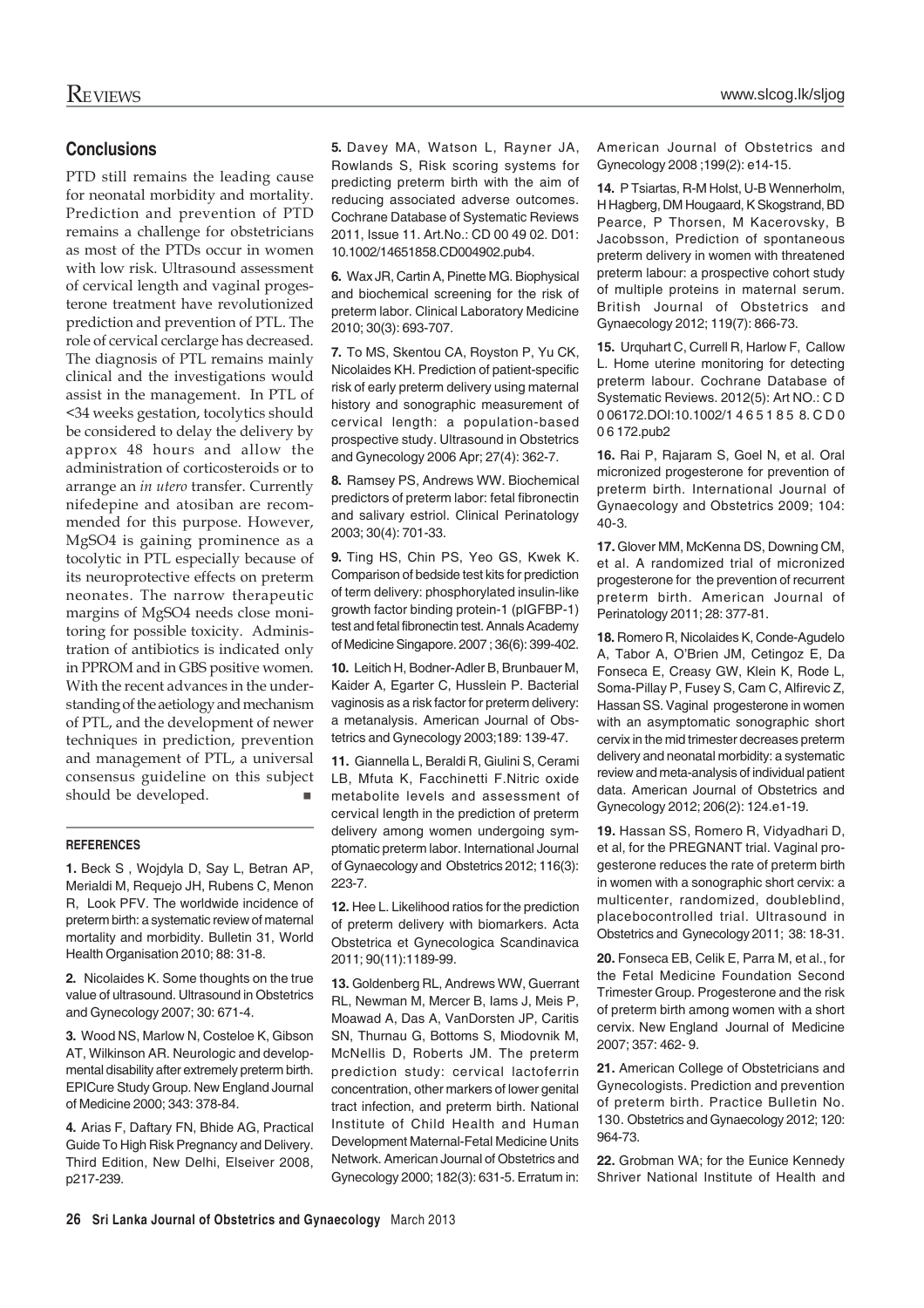Human Development. Randomized controlled trial of progesterone treatment for preterm birth prevention in nulliparous women with cervical length less than 30 mm. American Journal Obstetrics and Gynaecology 2012; 206: s367.

**23.** Silver RM, Cunningham FG. Deus ex Makena? Obstetrics and Gynaecology 2011;117: 1263-5.

**24.** Christian MS, Brent RL, Calda P. Embryofetal toxicity signals for 17alpha-hydroxyprogesterone caproate in high-risk pregnancies: a review of the non-clinical literature for embryo-fetal toxicity with progestins. Journal of Maternal, Fetal and Neonatal Medicine 2007; 20(2): 89-112.

**25.** Royal College of Obstetricians and Gynaecologists. Greentop Guideline No. 60: Cervical Cerclarge. London: RCOG; May 2011.

26. Van Os et al. Preventing preterm birth with progesterone: costs and effects of screening low risk women with a singleton pregnancy for short cervical length, the Triple P study BMC Pregnancy and Childbirth 2011, 11:77 http://www.biomedcentral.com/1471- 2393/11/77.

**27.** Maria Goya, Laia Pracorona, Carme Merced, Carlota Rodo, Leonor Valle et al, Cervical pessary in pregnant women with a short cervix (PECEP): an open-label randomised controlled trial. Lancet 2012; 379: 1800-6.

**28.** Sosa C, Althabe F, Belizán J, Bergel E. Bed rest in singleton pregnancies for preventing preterm birth. Cochrane Database of Systematic Reviews 2004, Issue 1. Art. No.: CD003581. DOI: 10.1002/1 4 6 5 1 8 5 8. CD003581.pub2.

**29.** Dodd JM, Crowther CA, Dare MR, Middleton P. Oral betamimetics for maintenance therapy after threatened preterm labour. Cochrane Database of Systematic Reviews 2006, Issue 1. Art. No.: CD003927. DOI: 10.1002/14651858.CD003927.pub2.

**30.** Papiernik E, Keith L, Oleszczuk JJ, Cervantes A.What interventions are useful in reducing the rate of preterm delivery in twins? Clinical Obstetetrics and Gynecology 1998; 41(1): 12-23.

**31.** Medical Research Council/Royal College of Obstetricians and Gynaecologists. Working Party on Cervical Cerclage: Final report of the MRC/RCOG multicentre randomised trial of cervical cerclage. British Journal of Obstetrics and Gynaecology 1993; 100: 516.

**32.** Berghella V, Odibo AO, To MS, Rust OA, Althuisius SM. Cerclage for short cervix on ultrasonography: metaanalysis of trials using individual patient-level data. Obstetrics and Gynaecology 2005; 106: 181-9.

**33.** DeFranco EA, O'Brien JM, Adair CD, et al. Vaginal progesterone is associated with a decrease in risk for early preterm birth and improved neonatal outcome in women with a short cervix: a secondary analysis from a randomized, double-blind, placebocontrolled trial. Ultrasound in Obstetrics and Gynecology 2007; 30: 697-705.

**34.** Norman JE, Mackenzie F, Owen P, Mactier H, Hanretty K, Cooper S, Calder A, Mires G, Danielian P, Sturgiss S, MacLennan G, Tydeman G, Thornton S, Martin B, Thornton JG, Neilson JP, Norrie J. Progesterone for the prevention of preterm birth in twin pregnancy (STOPPIT): a randomised, double-blind, placebo-controlled study and meta-analysis. Lancet 2009; 373: 2034-40.

**35.** Rode L, Klein K, Nicolaides KH, Krampl Bettelheim E, Tabor A; PREDICT Group. Prevention of preterm delivery in twin gestations (PREDICT): a multicenter, randomized, placebo-controlled trial on the effect of vaginal micronized progesterone. Ultrasound in Obstetrics and Gynecology 2011; 38: 272-80.

**36.** Royal College of Obstetricians and Gynaecologists. Greentop Guideline No.7: Antenatal Corticosteroids to Reduce Neonatal Morbidity. London: RCOG; October 2010.

**37.** Roberts D, Dalziel SR. Antenatal corticosteroids for accelerating fetal lung maturation for women at risk of preterm birth. Cochrane Database Syst Rev 2 0 0 6 ; (3): CD004454. DOI:0.1002/14 65 18 58. C D 00 4454.pub2.

**38.** Brownfoot FC, Crowther CA, Middleton P. Different corticosteroids and regimens for accelerating fetal lung maturation for women at risk of preterm birth. Cochrane Database of Systematic Reviews 2008; Issue 4. Art. No.: CD006764; DOI:10.1002/14 65 18 58. CD006764.pub2.

**39.** Henderson-Smart DJ, Lumbiganon P, Festin MR, Ho JJ, Mohammad H, Mc Donald SJ, Green S, Crowther CA; SEA-ORCHID Study Group. Optimising reproductive and child health outcomes by building evidencebased research and practice in South East Asia (SEA-ORCHID): study protocol. BMC Medical Research Methodology 2007; 24; 7: 43.

**40.** Saengwaree P, Liabsuetrakul T. Changing practice on corticosteroids. Journal of the Medical Association of Thailand 2005; 88: 307-313.

**41.** King JF, Flenady VJ, Papatsonis DNM, Dekker GA, Carbonne B. Calcium channel blockers for inhibiting preterm labour. Cochrane Database Systematic Review 2003;(1)Art No:CD002255.DOI:10.1002/ 14651858.CD002255.

**42.** Coomarasamy A, Knox EM, Gee H, Song F, Khan KS. Effectiveness of nifedipine versus atosiban for tocolysis in preterm labour: a meta-analysis with an indirect comparison British Journal of Obstetrics and Gynaecology 2003 ;110 (12): 1045-9.

**43.** Anotayanonth S, Subhedar NV, Neilson JP, Harigopal S. Betamimetics for inhibiting preterm labour. Cochrane Database of Systematic Review 2004;(4).Art No: C D 0 0 4352.DOI:10:1002/1 4 6 5 1 8 5 8. C D 0 0 4 352 pub2

**44.** King J, Flenady V, Cole S, Thornton S. Cyclo-oxygenase (COX) inhibitors for treating preterm labour. Cochrane Database of Systematic Reviews 2005;(2):Art No.: C D 0 01992.DOI:10.1002/1 4 6 5 1 8 5 8. C D 0 0 1 992.pub2

**45.** de Heus R, Mol BW, Erwich JJ, van Geijn HP, Gyselaers WJ, Hanssens M, et al. Adverse drug reactions to tocolytic treatment for preterm labour: prospective cohort study. British Medical Journal 2009 Mar 5; 338. b744.doi:10.1136/bmj.b744

**46.** Papatsonis DN, van Geijn HP, Ader HJ, Lange FM, Bleker OP, Dekker GA.Nifedipine and ritodrine in the management of preterm labor: a randomized multicenter trial. Obstetrics and Gynecology 1997; 90(2): 230-4.

**47.** Royal College of Obstetricians and Gynaecologists. Greentop Guideline No.1B: Preterm Labour, Tocolytic Drugs. London: RCOG; 2011.

**48.** Khan K, Zamora J, Lamont RF, Van Geijn Hp H, Svare J, SantosJorge C, et al. Safety concerns for the use of calcium channel blockers in pregnancy for the treatment of spontaneous preterm labour and hypertension: a systematic review and metaregression analysis. Journal of Maternal-Fetal and Neonatal Medicine 2010; 23(9): 1030-8.

**49.** Chawaliz K, Garfield RE. Nitric Oxide as the final mediator at cervical ripening. Human Reproduction 1998; 13: 245-52.

**50.** Vidanagamage RS, Goonewardene IMR. The efficacy of two different doses of vaginal isosorbide mononitrate in pre induction cervical ripening: a double blind randomized